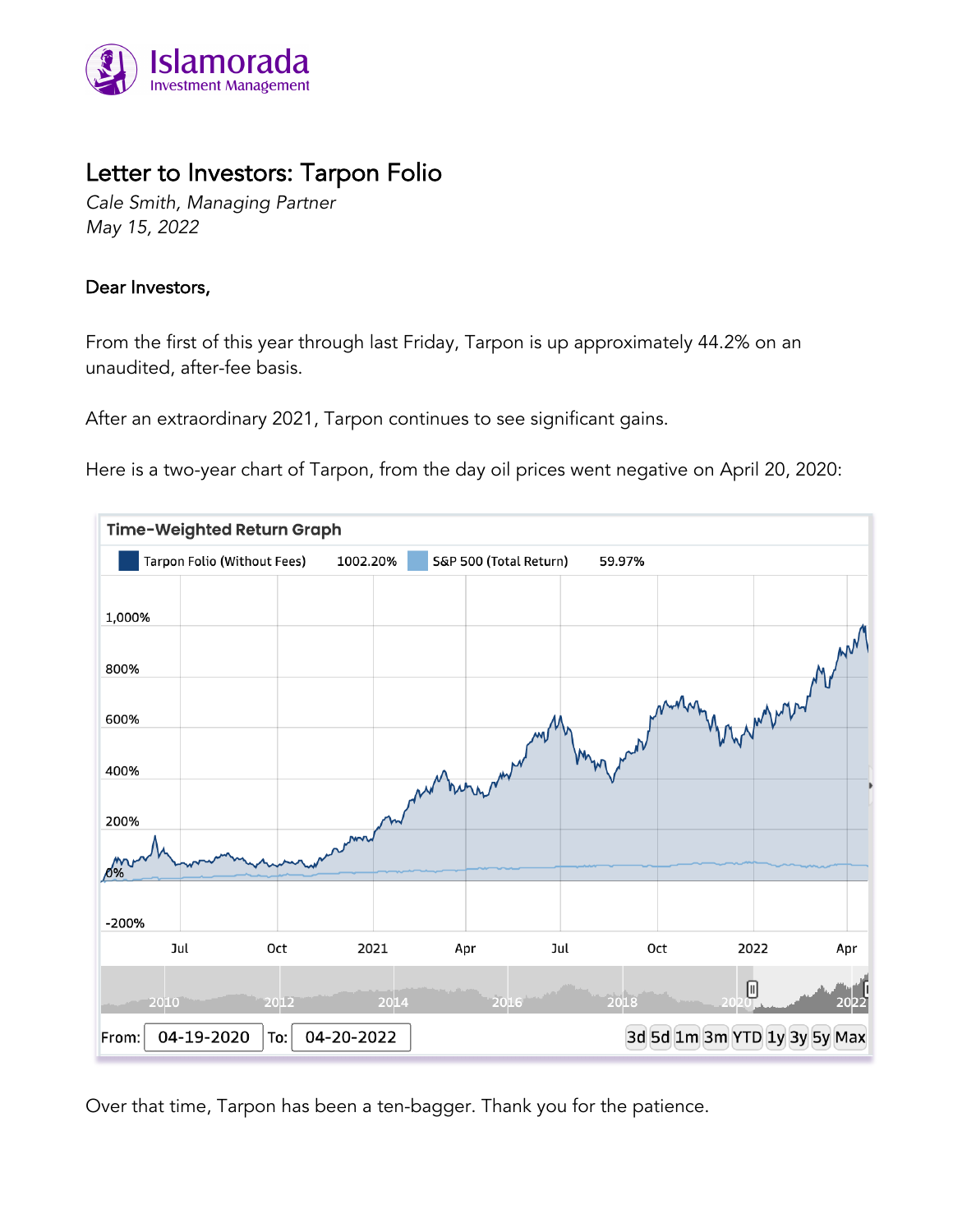

And whether by luck or fate, the investment case for owning energy companies has gotten stronger of late.

But let's not get cocky.

Because that chart also came at a price. The ticket we had to buy to take this ride was extreme volatility off the left border of that snapshot above.

Nonetheless, it's a mistake to let the fear of yesterday's volatility influence decisions today.

Coach Lasso has it right:

Let's be goldfish.

#### The Case for Continued Patience

What's going on in European markets is not just an energy crisis.

That's too narrow a frame, in my opinion.

It's the latest sign of a years-long crisis in capital investment.

So, to be clear – the West does not have an oil company problem.

We don't have a price-gouging problem. Nor do we have an OPEC problem.

And despite the complaints, gasoline is one of the few non-tech products that - until very recently - has not gone up in price over the past fifteen years.

What we do have, in my opinion, is an investment problem.

Capital expenditures in global upstream production remains one-third below the levels required to help rebalance acute market tightness in both oil and natural gas.

And the only thing that end this particular crisis is more capital investment - from the capital markets, global banks, and the commodity markets - to increase oil and natural gas supply.

Yet that capital is still nowhere in sight.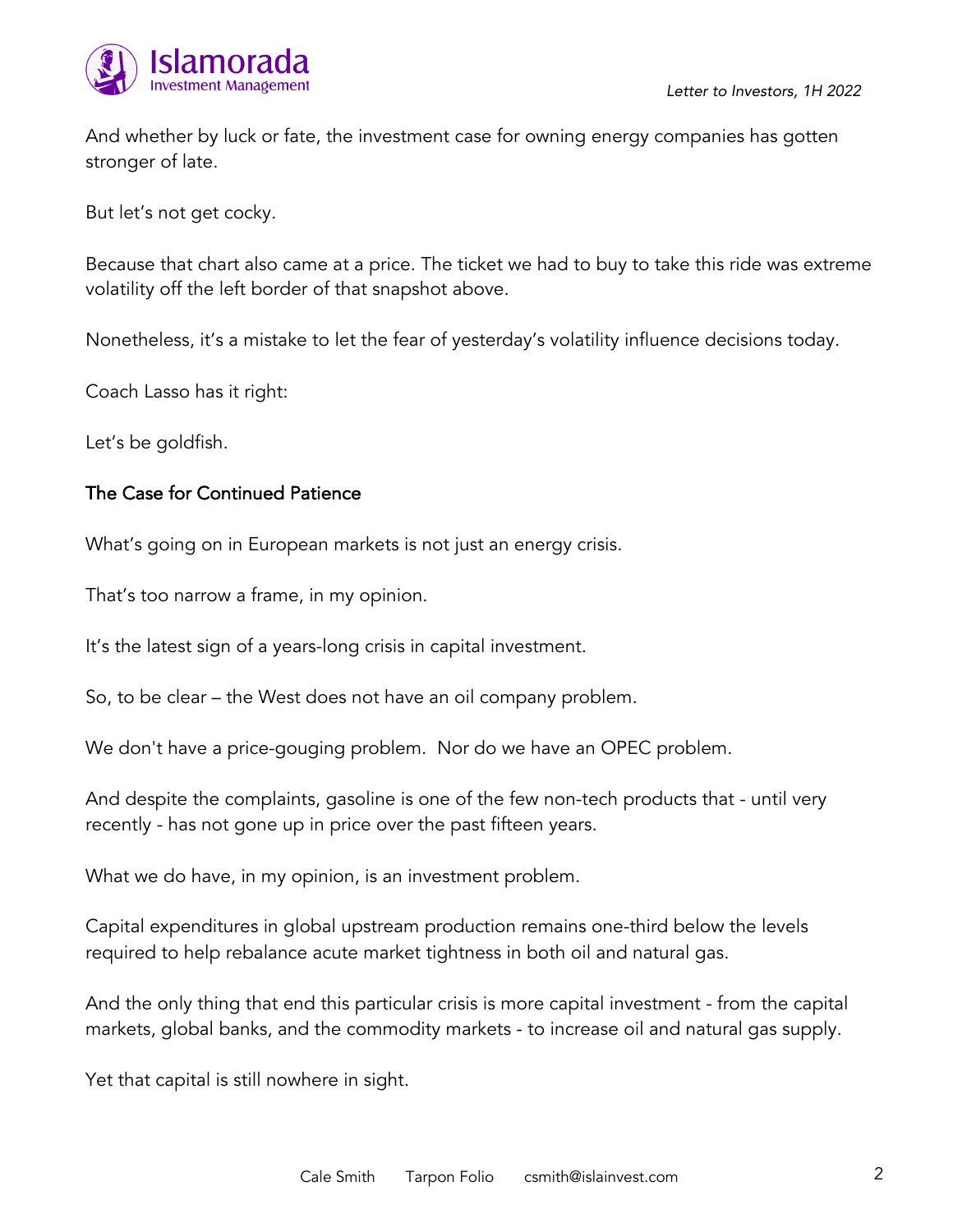

How long will it take to see that capital investment arrive?

History would suggest that it could take three years.

Based on the last oil supercycle, in which we saw oil prices inflect higher in 2003 - capital didn't return to the sector until 2006.

And that was, you know, before the pressures of ESG ("environmental, social, and governance") mandates, before trillions in cheap capital had been lit on fire by imaginary internet coins named after dogs and \$12 million jpegs of monkeys…and before investors all but abandoned non-capital-light businesses to over-emphasize fast-growing tech companies they would apparently buy at any price.

So when does that capital arrive…given the peculiarities of this cycle?

That's hard to answer by pointing to a calendar or chart.

In more qualitative terms, though, that answer may best be determined by a paradox:

In order to get oil prices to come back down, those making the capital investments required will have to believe oil prices will never come back down.

And in spite of how far we have come, that belief is not yet widespread.

#### On the Russia-Ukraine War

In late February of 2022, the relationship between Europe and Russia changed, permanently. That may prove to be one of the most significant events for global energy markets in the last 50 years. Russia accounts for 10% of world oil supply and one third of European gas supply. And even before Russia crossed the border into Ukraine, both oil and nat gas markets were tight.

Three aspects of this war strike me as notable:

## 1. Russia is being isolated from global energy markets at an especially precarious time.

The oil market already had a structural supply problem caused by seven years of reduced capital investment. Russia's invasion of Ukraine will only underscore the consequences of that underinvestment cycle – from which it may now be too late to fully recover – while at the same time potentially re-setting market psychology around a new normal for long-term oil prices.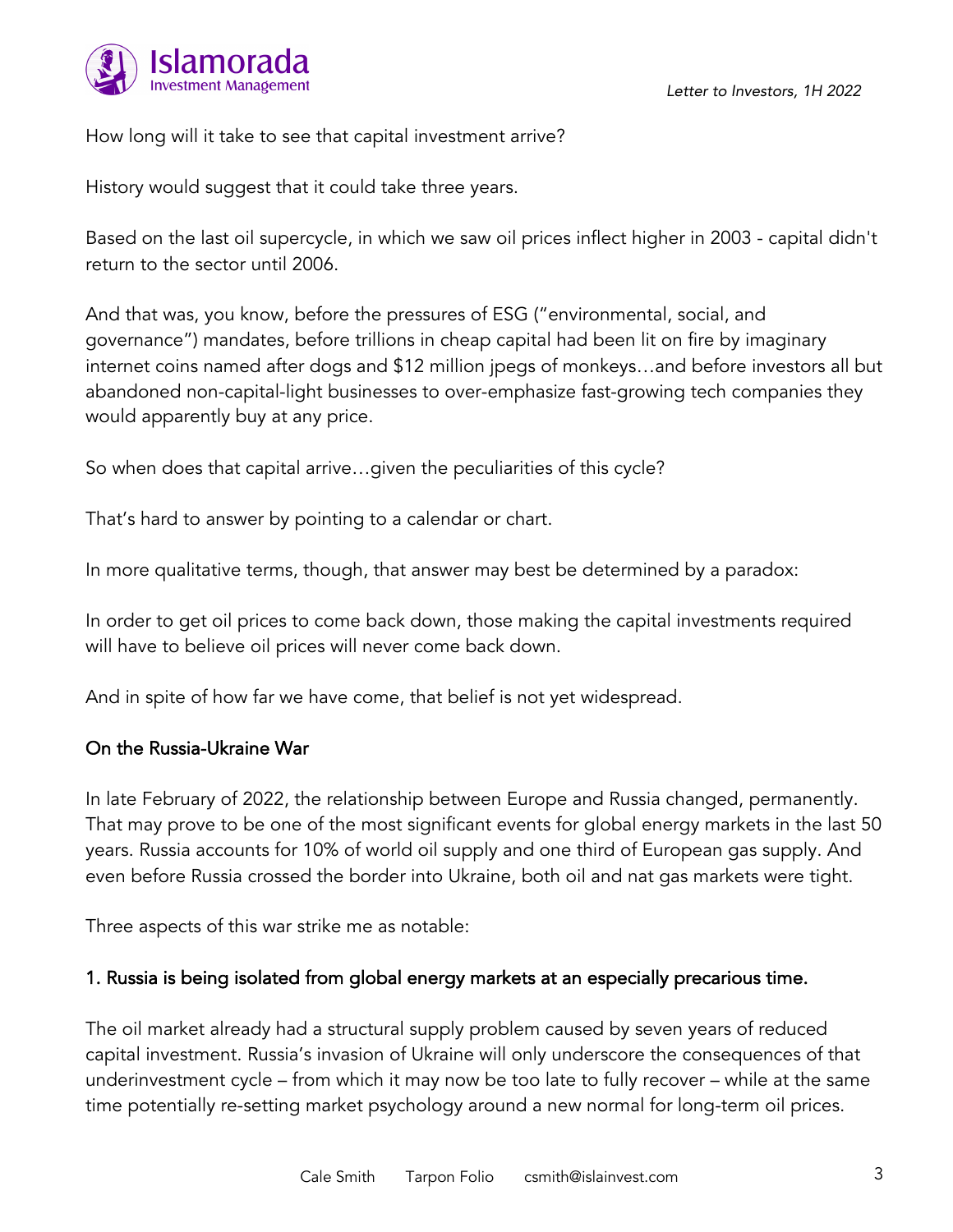

# 2. The war has increased the already high probability of a supercycle in LNG.

The LNG (liquified natural gas) market appeared notably undersupplied from 2023 to 2027…before the Ukraine war.

At the end of 2021, it appeared global LNG demand would increase from the current 380 mtpa (million tons per annum) to 450 mtpa by 2025 and 580 mtpa by 2030. By looking at current LNG supply, new already-commissioned projects, and natural declines, an incremental 100 mtpa would be needed to come online by 2030 from liquefaction projects not yet sanctioned.

Further, due to project deferrals caused by COVID, we could expect slower growth in sanctioned LNG supply projects over the next five years of ~15mtpa...versus growth of ~25mtpa *in the second half of the last decade*.

Given the lag of two to three years between the start of project construction ("FID" or Final Investment Decision") and the start-up of LNG liquefaction terminals, one could reasonably expect project FIDs to remain strong over the next three years – and that the LNG market would nonetheless remain tight through 2026…until newly sanctioned projects can come online in the second half of the decade. It takes considerable time and expense to build LNG facilities.

So, on the back of under-investment and LNG project delays, we were entering an air pocket in LNG supply growth next year - due to a limited number of FIDs over the past five years – *before the Russia-Ukraine war*.

Previously, Russia had also been targeting supplying 15% of the global LNG market by 2035 – equal to 80 to 140 million tons per annum.

Clearly, a significant portion of that future Russian supply is now at risk. And the math of undersupply above became even more pronounced this February.

More near-term, the EU has devised a 10-point plan to cut natural gas imported from Russia by two-thirds, in just a single year.

While that target is unrealistic – pipelines and LNG capacity take years to build – the 6.9 trillion cubic feet (Tcf) of Russian natural gas current flowing to Europe is nonetheless an opportunity for U.S. natural gas producers.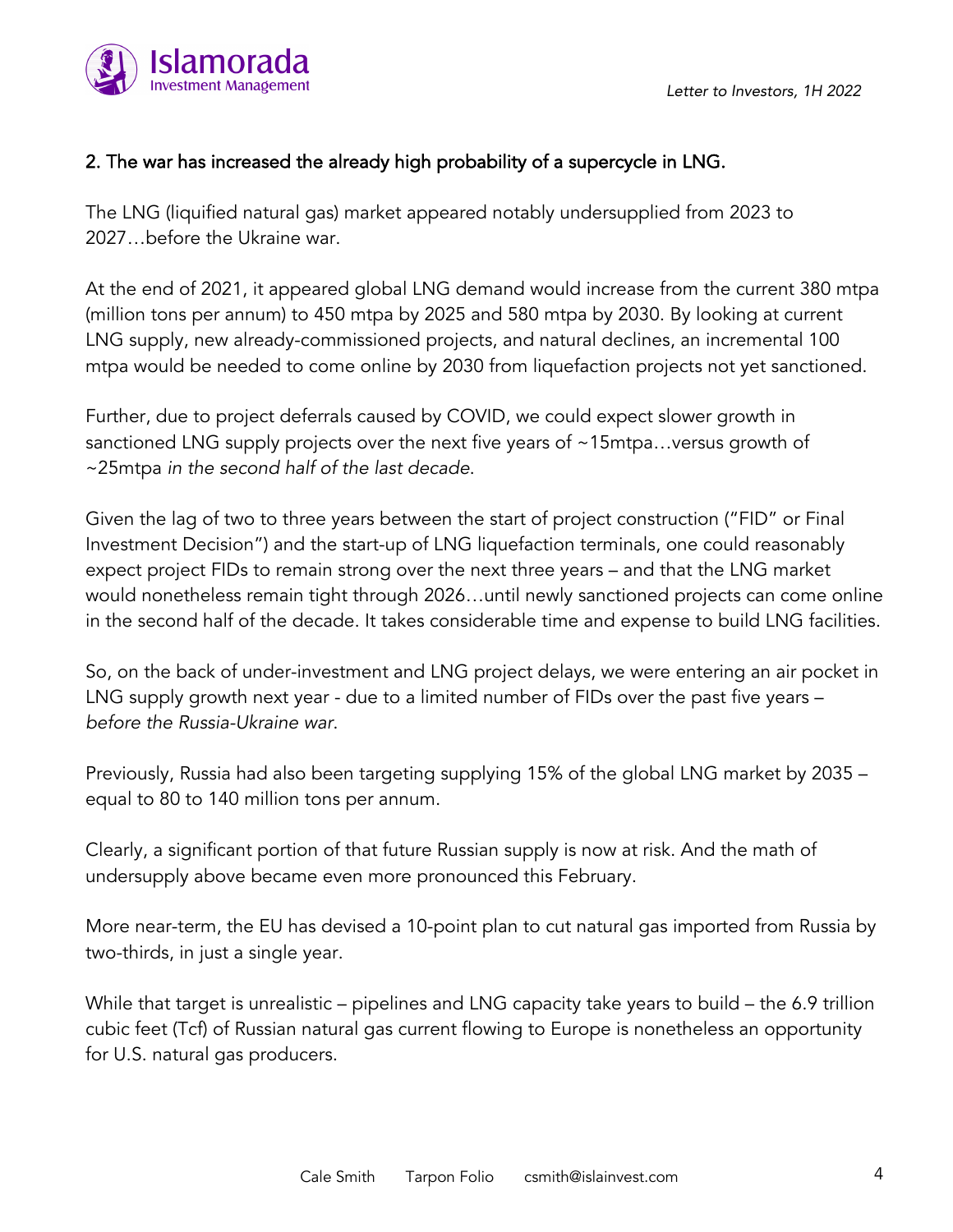The desire to move away from Russian gas in Europe alone could lead to 4 - 6 Tcf of incremental annual new demand from U.S. producers. And because the U.S. currently produces 33.5 Tcf of natural gas annually, that is a meaningful uplift. Plus, even if there is a truce between Russia and the Ukraine tomorrow, it is hard to see how the EU still doesn't migrate supplies to friendly sources like the U.S. as fast as humanly possible.

Much like the oil market, the natural gas (and LNG) markets are also suffering from underinvestment in capital projects during the last half-decade. And the restriction of incremental natural gas supply from as important a supplier as Russia has bullish ramifications for a number of our companies in Tarpon including Antero Resources (AR), Range Resources (RRC), and Kosmos Energy (KOS) - but perhaps none more than NextDecade (NEXT).

NextDecade represents what I believe is our best way to arbitrage the stranded natural gas here in the U.S. and the rest of the world. The company is building a toll bridge between cheap, plentiful Permian natural gas from Texas and the global LNG (liquified natural gas) market - a market that is suddenly very motivated to pay higher prices for the security and stability of U.S natural gas supplies.

I expect NextDecade to soon sell-out liquefaction capacity in their proposed Rio Grande export facility – and then, once fully online later this decade, to return more in cash flows each year than the company's current market cap.

Finally, the most under-reported aspect of the Russia-Ukraine war:

## 3. It may really be all about energy.

I have zero insight into the psychopathy of Vladimir Putin, but it is notable that Russian troops are concentrated in the parts of Ukraine that hold 90% of its energy resources. Russia has seized the Donbas, controls Luhansk and Donetsk, and lines the coast of the Black Sea. If the fighting stopped today, it appears Putin would control all of Ukraine's offshore oil, critical ports on the Sea of Azov, much of the Black Sea coastline, and effectively all of the country's most critical energy and exporting infrastructure.

Acquiring control of Ukraine would also give Putin the second-largest natural-gas reserves in Europe - worth more than \$1 trillion today – as well as oil and condensate worth as much as \$400 billion. Ukraine is also home to the sixth-largest coal reserves in the world. When combined with control of the ports, a successful Russian war would put Putin at the center of global energy supply to Europe and the immense Asian markets for decades.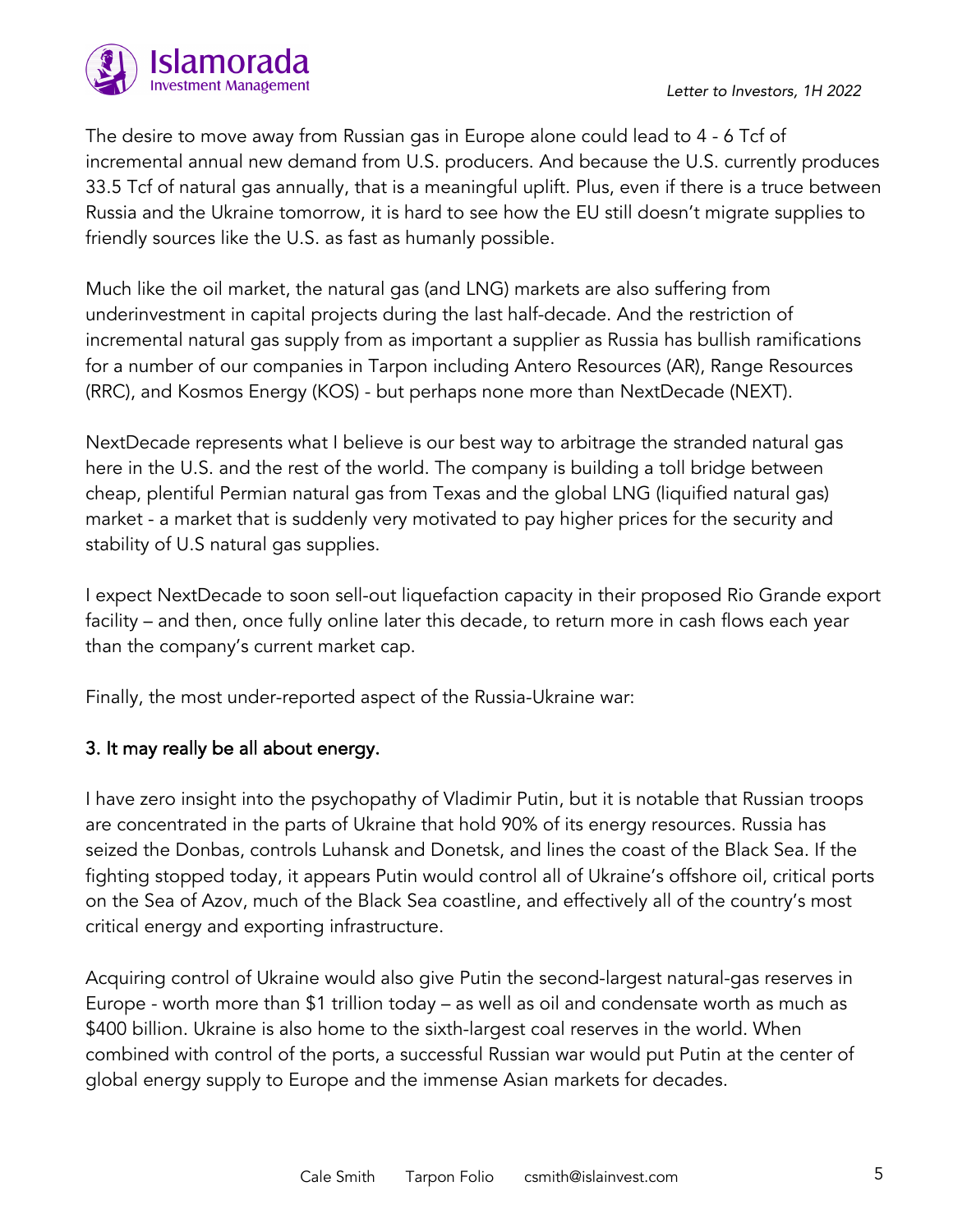

Despite the recent imposition of sanctions, European Union imports of Russian energy continued unabated. Europe is now paying Russia more than \$100 billion a year, and is on track to import 90% of the energy it consumes by 2030.

It also appears this war could continue for some time. In spite of the criticality of Russian energy exports to Europe, revenues from natural gas are still a relatively small part of the total Russian foreign balance. Even if the West were to restrict all of Russia's energy exports, the country still appears to have enough non-energy exports to cover most of their import needs, before dipping into reserves. In other words, while these sanctions from the West are both morally and strategically justified…they may also not inflict as much pain on Russia as might be hoped.

In the interim, with commodity markets already tight, any interruptions in Russian exports may cause more disruption for the rest of the world than for Putin. Before factoring in any price increases.

So even the most powerful energy sanctions the West could impose on Russia are unlikely in the near-term to deter a very resource-motivated Putin in Ukraine – a very large, populous country equally determined to defend itself.

And though I, too, can't help but think first of the humanitarian consequences of an extended conflict, a secondary consequence is that elevated oil and natural gas prices may soon become more enduring than most investors realize.

If so, the market is making a mistake in continuing to price oil and natural gas companies at currently low valuations.

## On Our Companies

The primary reason to sit still in Tarpon is this:

# Our companies are making more money than ever - yet are even cheaper than at the start of the year.

Despite significant gains in our companies, their valuations remain compelling. Other investors still do not seem to care in the least that our group will be a free cash flow machine over the next few years.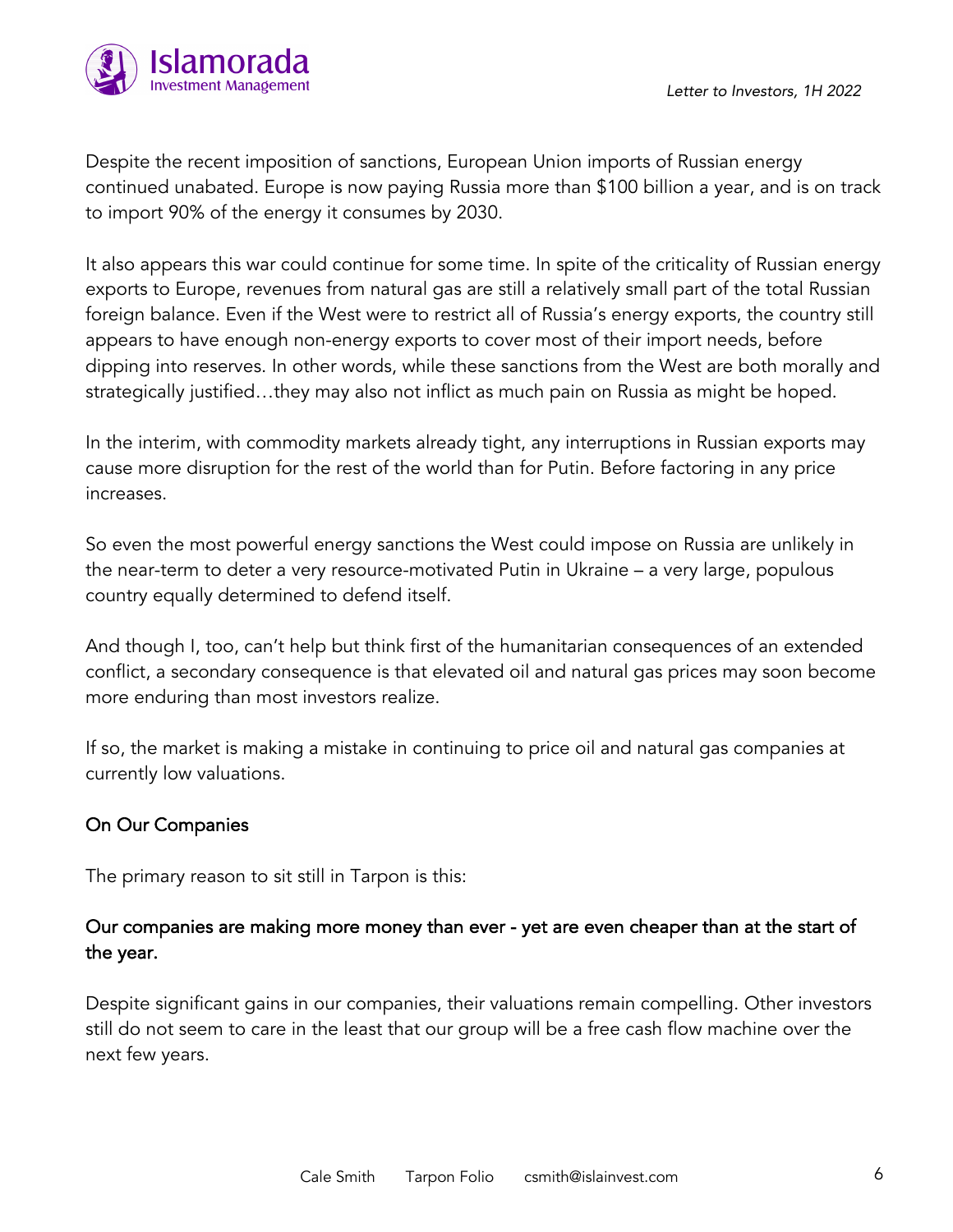

Our FCF yields have *increased* year-to-date - due to oil and natural gas prices rising more rapidly than equity prices.

Prompt and strip oil and natural gas prices are at levels few thought possible at the start of the year. Our companies in Tarpon are paying down debt, buying back shares, and paying record dividends, while maintaining and in some cases growing volumes - with far less capital than in prior cycles.

Q1 earnings reports saw our lesser hedged companies realize their highest free cash flows ever, and underscored a high rate of improvement in their internal economics - as the more efficient use of capital continues to drive further expansion in free cash flows and dramatic improvements in balance sheets.

Meanwhile, our companies are trading at valuation levels more appropriate for oil prices closer to \$60 - and natural gas prices suggesting something under \$4.

Assuming WTI oil prices of \$75 in 2022 and \$100 in 2023, natural gas prices of \$3.85 and \$6.00, and NGL prices of \$47 and \$39, our companies currently sport FCF yields of 21% in 2022, and 24% in 2023. I would also estimate our group is only pricing in approximately \$60 WTI and \$3.75 nat gas in 2023 and beyond – which leaves further room for catch-up in the stocks versus the commodities.

More recently, and after extraordinary performance since the start of 2022, our oil weighted E&P's have effectively stalled within a narrow range – a reflection, I believe, of a steeply backwardated oil price – and which also explains extraordinary free cash yields on valuations that have greater dependence on the long end of the curve.

Notably, however, I suspect we will see multiple expansion this year, finally, in our group - as margin expansion driven by higher-for-longer energy prices and declining emissions intensity kick-off a fundamental re-rating during this extended period of undersupply.

On a look-through basis, Tarpon is now approximately 60% tied to the price of oil, and 40% to natural gas and NGL prices.

And that's largely due to the performance of our position Antero Resources – currently trading at \$32, significantly above our cost basis of approximately \$1.31 per share – and which is trading at a 23% free cash flow yield on expected 2022 numbers. Or, if you prefer, at just 5.5x TEV/EBITDA on expected '22 numbers…an artificially high multiple, given flat year-over-year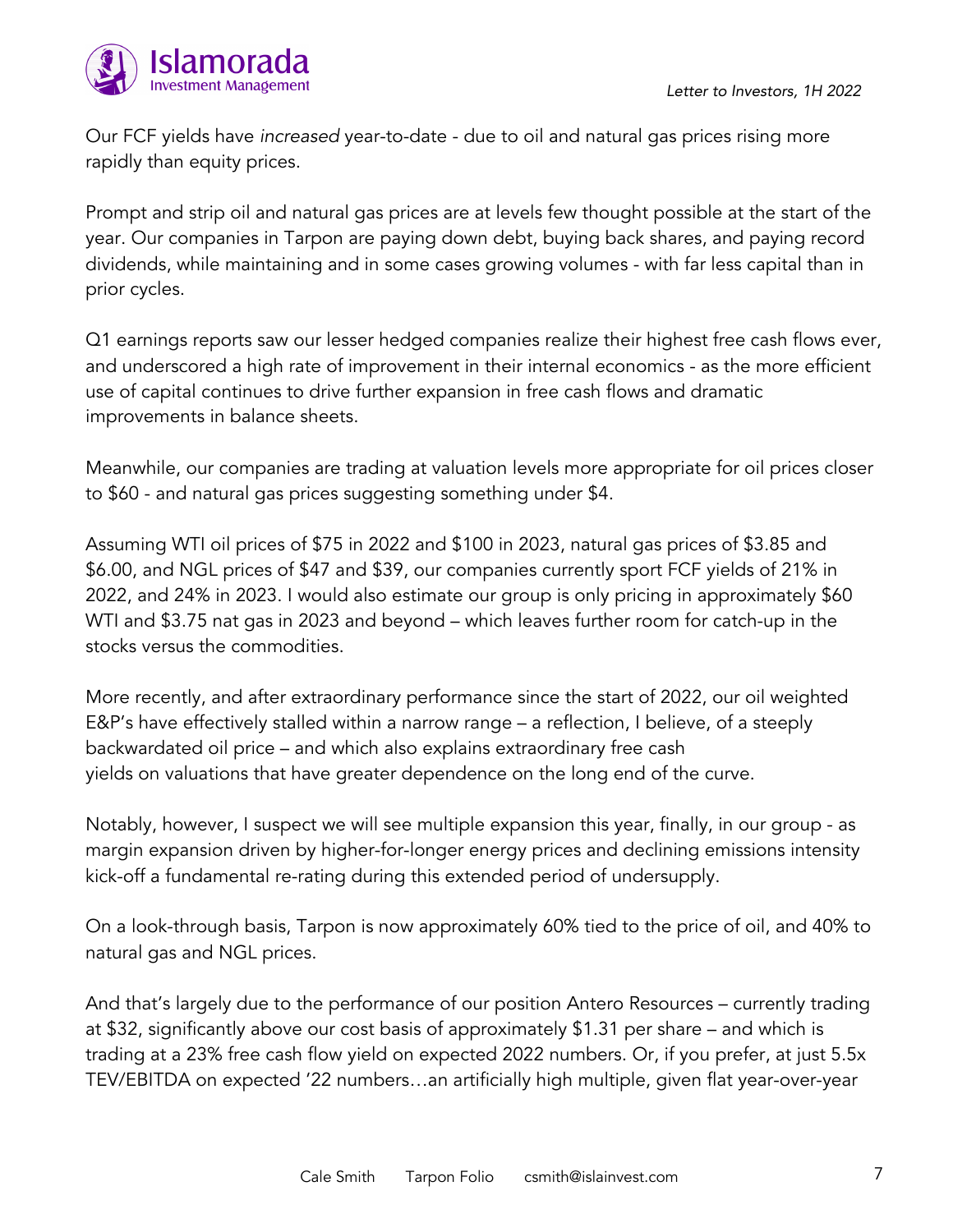

growth that is a function of steeply backwardated prices and few hedges. My own estimate of Antero's value is closer to the Street's high estimate of \$56 per share.

The point being that the valuations of our companies in Tarpon still have the capacity to increase significantly. Still.

# To Recap Where We Are

Our companies are performing very well and near-term fundamentals remain favorable. Oil and natural gas demand is rebounding, supplies of both are getting tighter, yet production growth is slowing. While it is true that oil demand given recent China COVID lockdowns may be recovering slower than thought three months ago, it also appears that will be more than offset due to lower supply from Russia. And in the meantime, a new Iran deal appears effectively dead, global SPR (strategic petroleum reserve) releases are the equivalent of burning furniture to keep the house warm…and OPEC+ spare capacity continues to diminish.

And as discussed earlier, longer-term fundamentals have recently grown increasingly bullish, too.

The world will have even fewer energy supplies to meet future demand now than three months ago…and there still aren't any good, near-term solutions.

In the meantime, I anticipate we will continue to benefit from two virtuous feedback loops.

The first is related to the balance sheets of our companies. As debt paydowns continue and balance sheets strengthen, equity values will become less volatile.

The second tailwind at our backs is a concept known as a "volatility trap."

Specifically, volatility in the prices of oil and natural gas discourages capital investment by producers. Yet without that investment, volatility only increases – further discouraging that much-needed capital. And so on.

So while significantly more investment in commodity production is required to resolve the current shortages - the volatility in underlying prices is all but ensuring that will not happen anytime soon, at anywhere the scale needed.

Meanwhile, we appear a decade away from peak global oil demand – and even further out for natural gas.